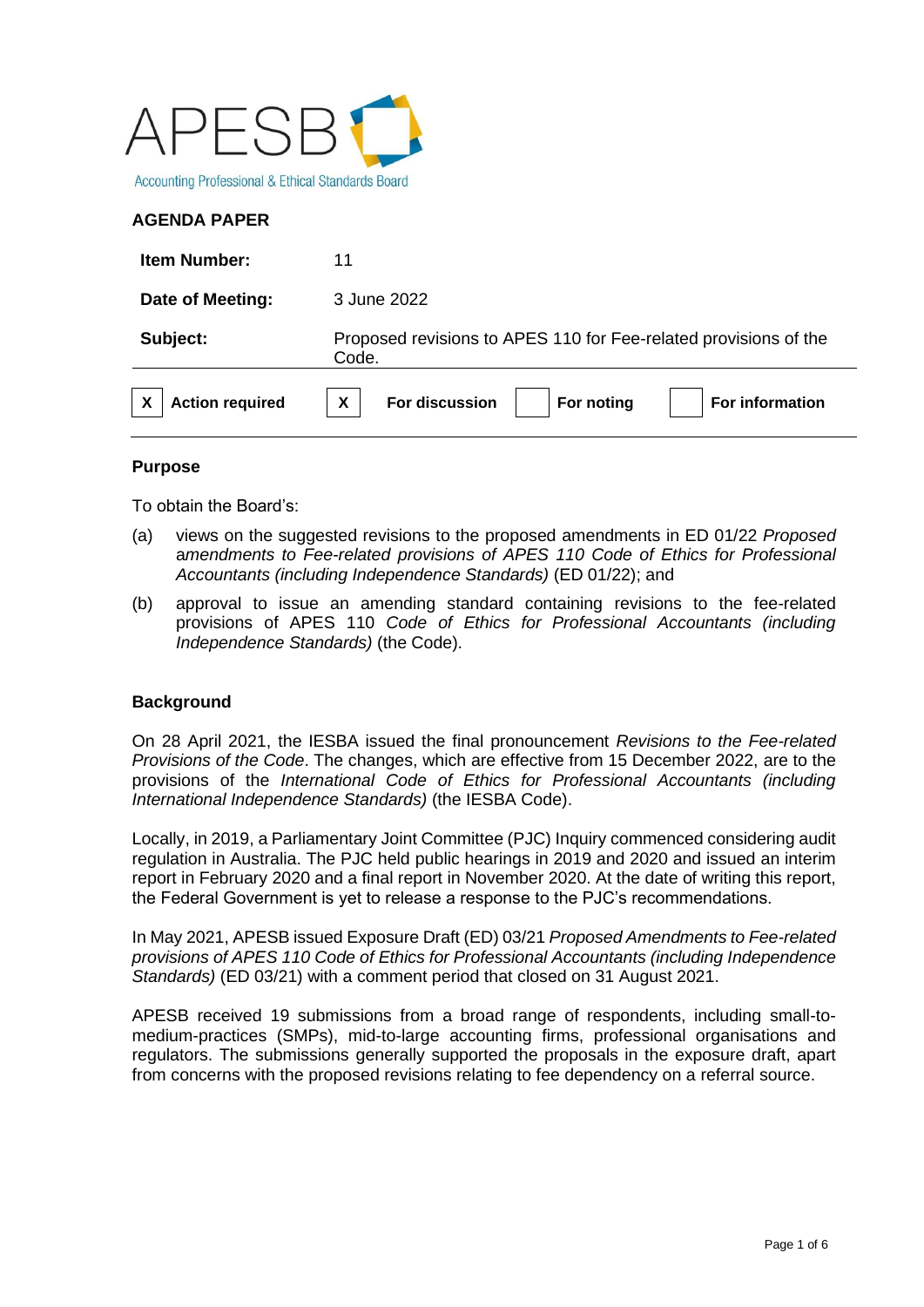At the March 2022 Board meeting, the Board considered the outcomes from the exposure draft due process. The Board:

- discussed the proposed amendments based on revisions to the IESBA Code and considered the implementation of these provisions when the language used is different from the *Corporations Act 2001* and Australian Accounting Standards.
- approved the amendments to revise the audit partner incentivisation provisions and update references to the reissued APES 320 *Quality Management for Firms that Provide Non-Assurance Services* (APES 320).
- agreed to defer the inclusion of audit fee categories in the Code to ensure consistency with the outcomes of the AASB project on audit fee disclosures; and
- agreed to re-expose the proposed amended provisions relating to fee dependency on a referral source, including potential options for the actions that a member in public practice should take if the fee dependency threshold of 30% continues for five consecutive years.

### **Key Considerations**

To facilitate the consideration of the proposed amendments to the fee-related provisions of the Code, the discussion below is structured based on the driver for change of the proposed amendments (i.e., IESBA Code or regulators' requests). The paper will not reconsider the matters (e.g., audit partner incentivisation provisions and APES 320 reference updates) that the Board approved at the March 2022 Board Meeting.

The proposed Amending Standard on Fees is set out at agenda Item 11 (a) and contains markups of amendments to the provisions from the proposals set out in the exposure drafts ED 03/21 and ED 01/22.

### **a) The IESBA Final Pronouncement: Revisions to the Fee-related provisions of the Code**

The majority of the proposed revisions to the Code are based on the IESBA's final pronouncement on fees, with minor editorial amendments (which were approved by the Board at the May 2021 Board Meeting for inclusion in the exposure draft).

The Board considered the results of the due process on ED 03/21 at the March 2022 Board Meeting. At that meeting, it was noted that respondents were generally supportive of the proposed revisions based on the IESBA pronouncements, and the provisions were considered for adoption without further amendment. However, the Board discussed the implementation of the new IESBA provisions when the language used is not consistent with the requirements to disclose audit fees under the *Corporations Act 2001* and the Australian Accounting Standards, and requested that further consideration occur on this matter.

Technical Staff have reviewed the information provided by a stakeholder on the potential issues surrounding the different language used in Australian regulations compared to the IESBA provisions on disclosure of audit fees. As part of the information provided by the stakeholder, APESB was requested to consider whether the fee disclosure requirements in the Australian laws and regulations substantively satisfy the requirements and achieve the objectives of the provisions to achieve transparency of fee-related information in R410.23(a), R410.25(a) and R410.31(a) and (b). The stakeholder then requested that if APESB believed that was the case, would it consider the addition of an Australian provision or a footnote that provides that:

• the laws and regulations that apply to the disclosure of fee-related information contained in the Australian Accounting Standards and the Corporations Act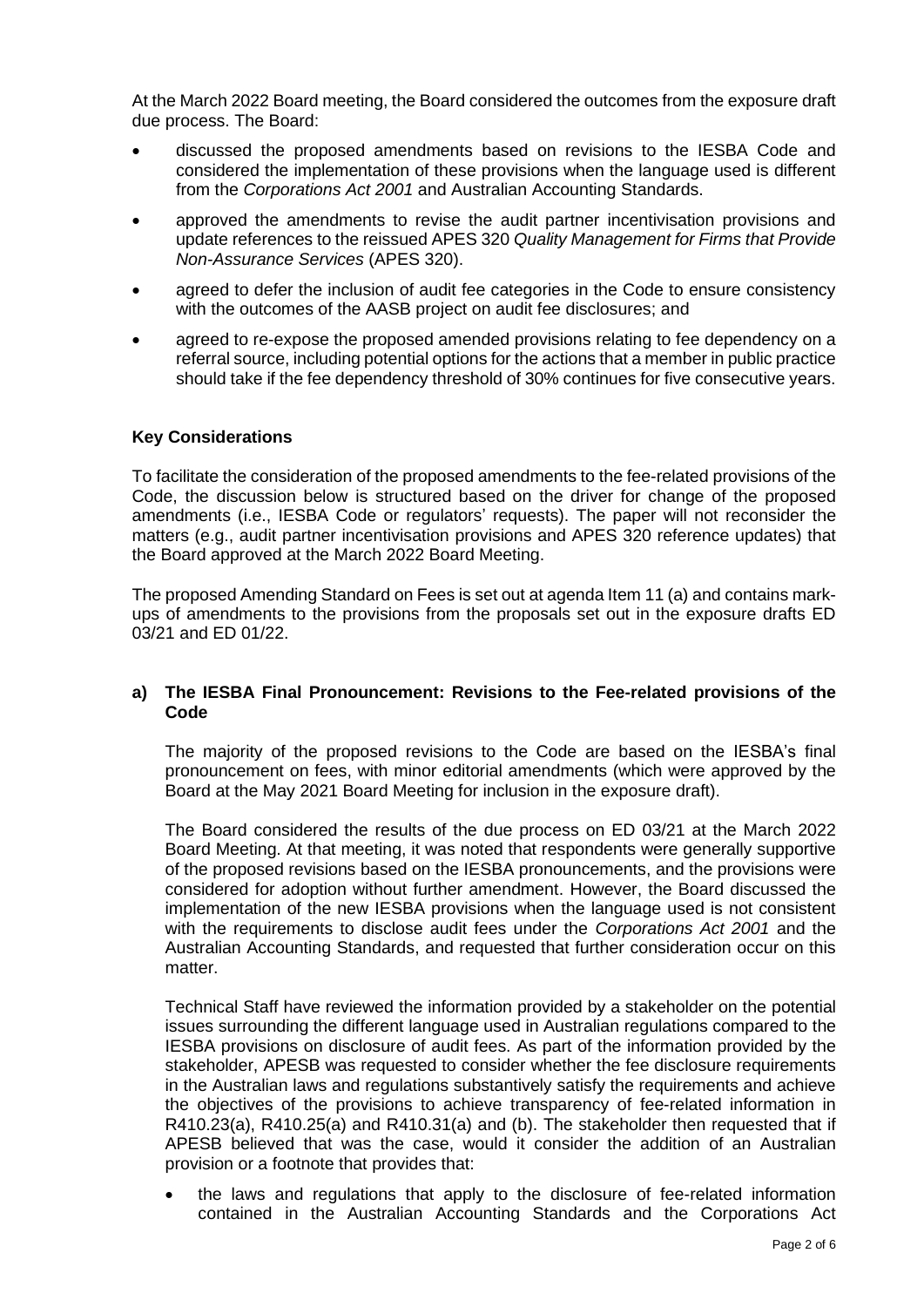substantively satisfy the requirements for audit client disclosure contained in R410.31(a) and (b); and

• in respect of companies required to comply with these laws and regulations, firms in Australia meet the requirements of R410.23(a) and R410.25(a) by communicating information to the audit client consistent with the corresponding client disclosure laws and regulations in Australia.

Technical Staff have researched this matter and noted that the issues of different terms being used between professional standards and the regulations, and what 'substantially the same' means was raised in a [submission made by Deloitte](https://www.ifac.org/system/files/publications/exposure-drafts/comments/DTTLCommentLetterFees.pdf) in June 2020 on the relevant IESBA exposure draft on fee-related provisions in the Code.

The IESBA, in paragraphs 108 and 121 of the [Basis for Conclusions](https://www.ifac.org/system/files/publications/files/Basis-for-Conclusions-Fees.pdf) for their final Fees pronouncement, note the consideration of these issues raised by stakeholders. The IESBA determined that a principles-based approach to public disclosure would be better than a prescriptive approach. It allows the firms more flexibility to meet the necessary transparency disclosures by using their professional judgment. The IESBA also reiterated that the disclosures are not so much about the comparability of audit fees across different entities and groups as they are about transparency and an auditor's independence. APESB Technical Staff agree with the comments made by the IESBA about these issues.

In relation to the disclosures being made by the auditor, APESB Technical Staff note that the communication with Those Charged with Governance on audit fees for the financial statements (proposed paragraph R410.23) and other fees received by the auditor for the audit period (proposed paragraph R410.25) for audit clients that are public interest entities (PIEs) is about whether the level of the fees has created a threat to their independence.

This is very similar to the requirement in paragraph 17 of the [Auditing Standard ASA 260](https://www.auasb.gov.au/admin/file/content102/c3/ASA_260_Compiled_2020.pdf)  *[Communication With Those Charged With Governance,](https://www.auasb.gov.au/admin/file/content102/c3/ASA_260_Compiled_2020.pdf)* whereby auditors of listed entities should communicate with Those Charged with Governance about relevant ethical requirements regarding independence, including the level of fees charged during the period so that those charged with governance can assess the effect of the fees and services on the independence of the auditor. As there is existing guidance on this required communication, APESB Technical Staff do not believe additional provisions or a footnote are required in relation to proposed paragraphs R410.23 and R410.25 to assist auditors in using their professional judgement to determine if the communication requirements have been met.

The disclosures required under proposed paragraph R410.31 require a Firm to publicly disclose information on audit fees, fees for other services, or fee dependency information for their PIE audit clients if the Audit Client does not make those disclosures. Proposed paragraph R410.30 notes that if the disclosures are not required by law and regulations, the auditor should first discuss this with Those Charged with Governance.

In ED 03/21. APESB Technical Staff proposed the inclusion of a footnote to this paragraph which refers to the disclosures required to be made by Those Charged with Governance information concerning fees paid to the external auditor and auditor independence under local laws and regulations.

APESB Technical Staff does not support the inclusion of a further additional Australian provision or footnote which confirms that the disclosure requirements of the audit client under local laws and regulations concerning fees paid to the auditor would meet the disclosure requirements of the auditor in relation to the transparency of any threats to independence caused by the level of fees charged to the client.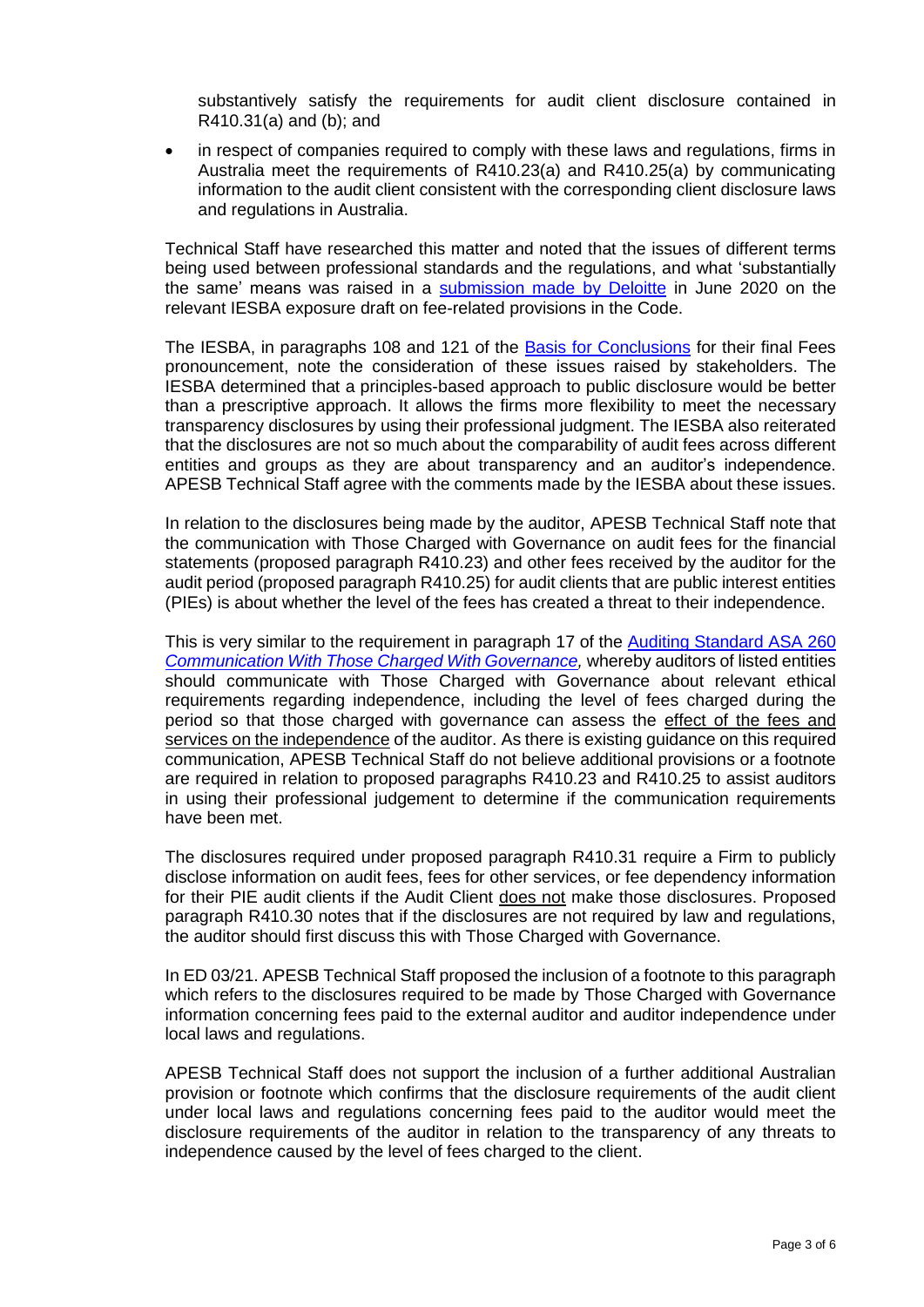The reasons for this view are:

- APESB does not provide advice on how its pronouncement should be interpreted in practice (as per paragraph 7.2 of APESB's *Due process and working procedures for the development and review of APESB pronouncements*).
- It may be perceived that APESB is interpreting another Standards Setter's documents or legislation and commenting on the intent of the relevant provisions;
- APESB's standard drafting practice in the Code is to provide a cross-reference to applicable standards and legislation and leave it to the professional judgement of the Firm or Member to apply it to their circumstances; and
- There would be a risk of unintended consequences if APESB expressed a definitive view on the parity of Accounting and Auditing Standards, laws and regulations to the Code.

Technical Staff seek the Board's approval of the revisions to the Code based on the IESBA pronouncement on fees without any further amendments.

### **b) Inclusion of a threshold in relation to fee dependency on a referral source of multiple audit clients (SMSF issues)**

After receiving a request from regulators, the Board agreed to include in ED 03/21 a proposal to introduce a 20% threshold (rather than using the term 'a large proportion') to assess fee dependency from a referral source at a firm, an office or a partner level.

The respondents' views on the initial proposals were mixed, with respondents generally supportive of the provision of guidance, but there were concerns about how the requirements would be implemented and enforced in practice. Further engagement with stakeholders helped APESB Technical Staff develop revised provisions on fee dependency on a referral source which included:

- An increase of the proposed threshold to 30% (up from 20%);
- The factor of a five-year cumulative time period to be met before the requirement is to be applied;
- The firm must take a definitive action (such as a review or a compliance engagement) at the five-year mark; and
- An additional requirement to clarify the position of fee dependency past the initial five-year cumulative period.

The drafting of the revised revisions was based on the IESBA provisions for fee dependency concerns for a single non-PIE audit client (proposed paragraphs R410.15 and R410.16) to ensure that the threats associated with fee dependency are treated consistently, whether the dependency is from one referral source or one audit client.

Technical Staff believed further consideration was needed as to what specified action should be undertaken if fee dependency is in place for five consecutive years.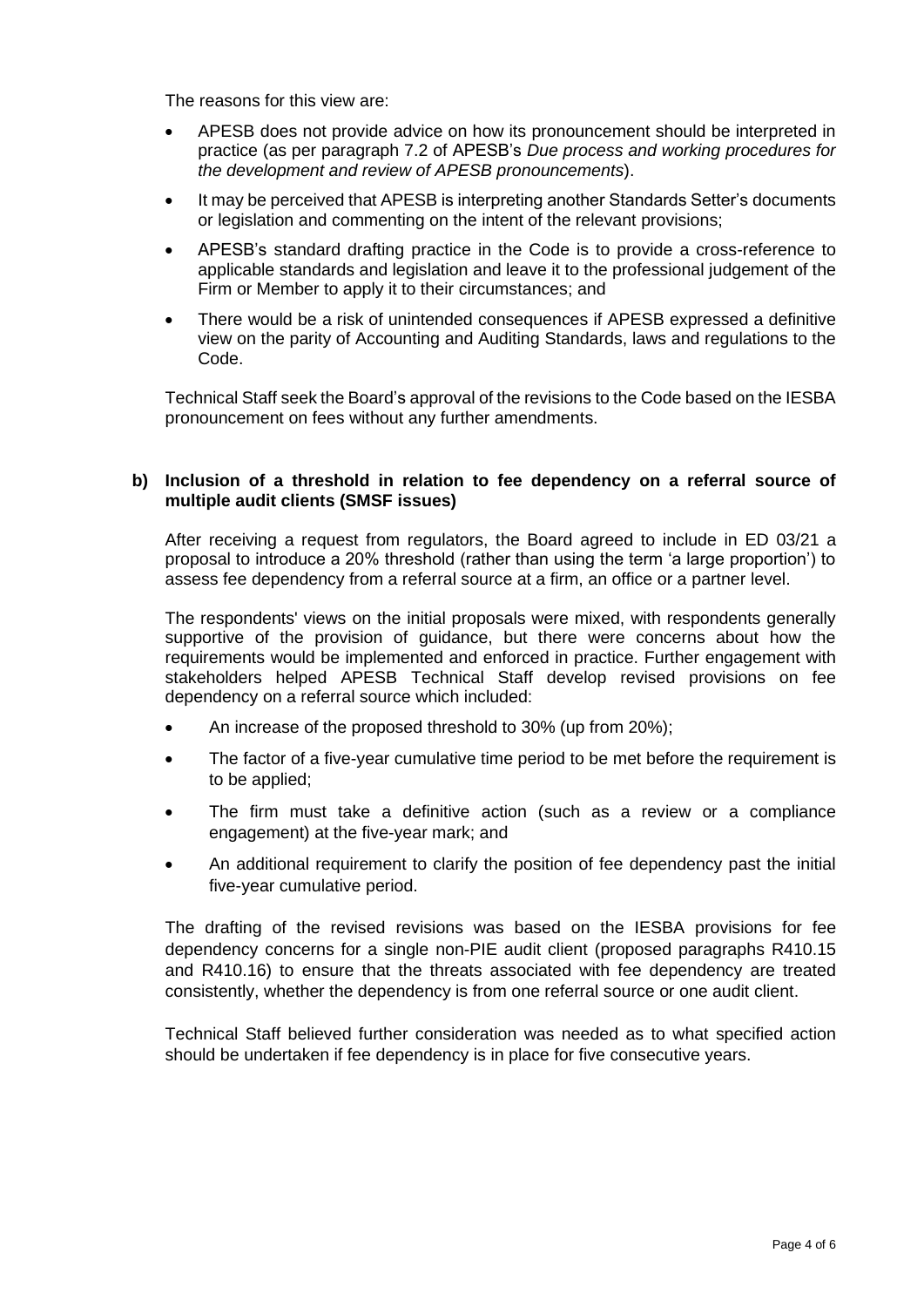Technical Staff identified three potential options for actions that could be undertaken, as follows:

- 1. have an appropriate reviewer who was not involved in the audit engagement review the audit work (which is a suggested safeguard in proposed paragraph 410.14 A7);
- 2. require a review to be completed in line with the guidance in ASQM 2 *Engagement Quality Reviews*; or
- 3. perform a compliance engagement to provide assurance that the fee dependency does not impact the audit's performance.

The revised provision and the proposed options for the action to be undertaken were reexposed for stakeholder feedback in ED 01/22.

APESB received seven submissions from stakeholders concerning the proposals in ED 01/22. The submissions from six stakeholders are tabulated in a General Comments Table and Specific Comments Table at Agenda Items 11 (c) and 11 (d), respectively. In addition, the confidential submission from the Australian Taxation Office (ATO) is included at Agenda Item 11 (f) for the Board's consideration only.

Stakeholders were generally supportive of the proposed changes to the re-exposed provisions addressing fee dependency on a referral source. In particular, most stakeholders supported the proposed 30% threshold and the requirement that addresses the situation where fee dependency extends for greater than five years.

There were mixed views from stakeholders about the proposed five-year time period and whether this provides too much time before SMSF Auditors need to address fee dependency. Technical Staff acknowledge that five years is a long time before the provision comes into effect. However, no stakeholder provided compelling evidence as to why the time period should be shorter than the time period used in assessing fee dependency for a single non-PIE audit client (proposed paragraph R410.15). It is also important to note that the conceptual framework requires Members to identify, evaluate and address threats to independence when it is necessary. Members who have identified that they are dependent on fees from a referral source over a couple of years, should be alert to the need to consider how this impacts their independence using the overarching requirement to apply the conceptual framework to address threats to the fundamental principles and independence.

Stakeholders also provided mixed views in relation to the proposed options for actions to be taken after five years of fee dependency. Most stakeholders supported option 1, which would be to have an appropriate reviewer who was not involved in the audit engagement review the audit work. However, a couple of stakeholders suggested that all options could be included to provide flexibility to the reviewer to determine what engagement should be performed.

In considering which option to implement, Technical Staff have considered the need to clarify what a review entails (which was raised by SMP practitioners in their submissions) without imposing a significant compliance burden. Technical Staff are of the view that Option 1 should be adopted in the Code. This option allows the practitioner to determine the work that needs to be performed without the need for the Code to become prescriptive on the specific type of engagement and how it would be performed.